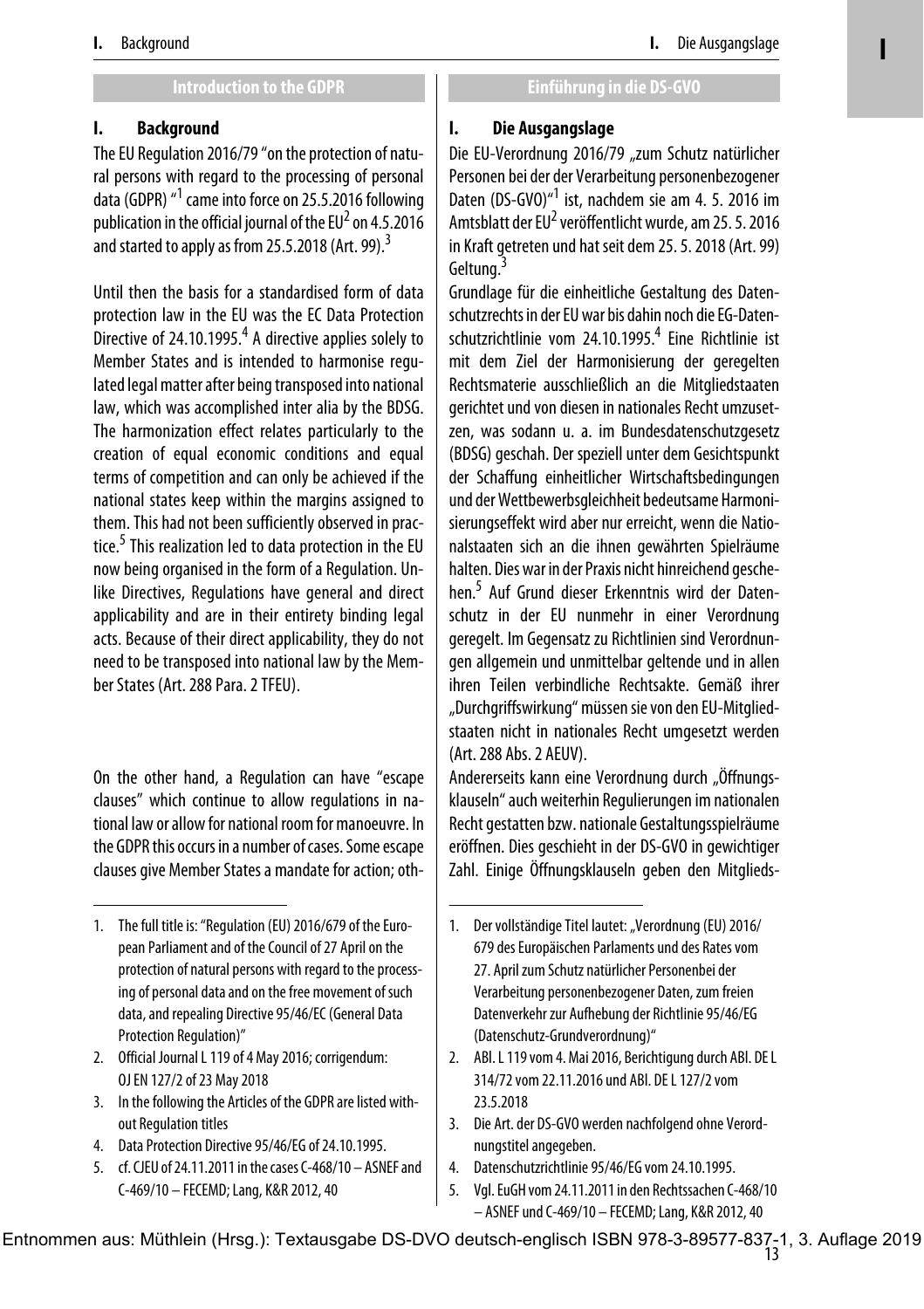ers – and this is the majority – leave scope for action at the discretion of the Member States.<sup>1</sup> 50 to 60 saving clauses can be counted according to the method used. As a result the European data protection landscape continues to be complex and confusing.

## **II. The law on data protection under the GDPR**

## **1. General**

Building on the well-established principles of the EU Data Protection Directive, numerous topics are tackled which are also dealt with, for instance, in the key points of "modern data protection legislation" presented by the supervisory authorities.<sup>2</sup> This includes the revised formulation of the scope of protection, the technologyneutral approach, extended transparency obligations or special protection for minors. Other more recent calls for updating of data protection law are reflected in the regulation of "privacy by design and by default" (Art. 25), in data portability (Art. 20) and the special way in which erasure is organised in the form of the right to be forgotten (Art. 17 para. 2).

The principles for the processing of personal data laid out in Art. 5 of the Regulation form its main body. These include the principle of lawfulness, fairness and transparency, limitation to specific purposes, minimisation of data and storage, integrity and confidentiality and accountability.

It is not only the implementation of the principles embodied in these articles that entails time and effort in practical terms, but also the substantial amount of docu-.<br>mentation work<sup>3</sup> falling on a company required to prove the fulfilment of its obligations.

## **Introduction to the GDPR Einführung in die DS-GVO**

staaten einen Handlungsauftrag; andere – und das ist die Mehrzahl – eröffnen einen in das Ermessen der Staaten gestellten Handlungsspielraum. <sup>1</sup> Je nach Zählweise kann man 50 bis 60 Öffnungsklauseln feststellen. Im Ergebnis stellt sich die europäische Datenschutzlandschaft auch weiterhin komplex und unübersichtlich dar.

## **II. Regelungen des Datenschutzes durch die DS-GVO**

## **1. Allgemeines**

Aufbauend auf den bewährten Prinzipien der EU-Datenschutzrichtlinie werden zahlreiche Themen angegangen, die auch z. B. Gegenstand der von den Aufsichtsbehörden<sup>2</sup> vorgelegten Eckpunkte eines "modernen Datenschutzrechts" sind. Dazu gehören die Neuformulierung der Schutzrichtung, der technikneutrale Ansatz, erweiterte Transparenzverpflichtungen oder der besondere Schutz Minderjähriger. Weitere aktuelle Forderungen der Fortschreibung des Datenschutzrechts finden ihren Niederschlag in der Regelung der "privacy by design and by default" (Art. 25), der Datenübertragbarkeit (Art. 20) und der speziellen Ausgestaltung der Löschung in Form des "Rechts auf Vergessenwerden" (Art. 17 Abs. 2).

Basis der Verordnung sind die in Art. 5 für die Verarbeitung personenbezogener Daten aufgestellten Grundsätze. Dazu gehören das Prinzip der Rechtmäßigkeit, der Richtigkeit, die Grundsätze von Treu und Glauben und der Transparenz, der Zweckbindung, der Datenund Speicherminimierung, der Integrität und Vertraulichkeit und der Accountability.

Die Praxis belastet nicht nur die Umsetzung der die obigen Grundsätze konkretisierenden Artikel, sondern auch die umfangreichreichen Dokumentationsaufwendungen,<sup>3</sup> die das Unternehmen hinsichtlich des Nachweises seiner diesbezüglichen Verpflichtungen zu erfüllen hat.

<sup>1.</sup> cf. Veil, CR-online.de Blog of 1.2.2016-00.06;

<sup>2.</sup> Conference of the data protection commissioners of national and state governments: "Modern Data Protection Law for the 21<sup>st</sup> Century", resolution of 18 March 2010.

<sup>3.</sup> cf. Lepperhoff RDV 4/2016

<sup>1.</sup> Vgl. Veil, CR-online.de Blog vom 1.2.2016-00.06;

<sup>2.</sup> Konferenz der Datenschutzbeauftragten des Bundes und der Länder: "Ein modernes Datenschutzrecht für das 21. Jahrhundert", Beschluss vom 18. März 2010

<sup>3.</sup> Vgl. hierzu im Einzelnen Lepperhoff, RDV 4/2016,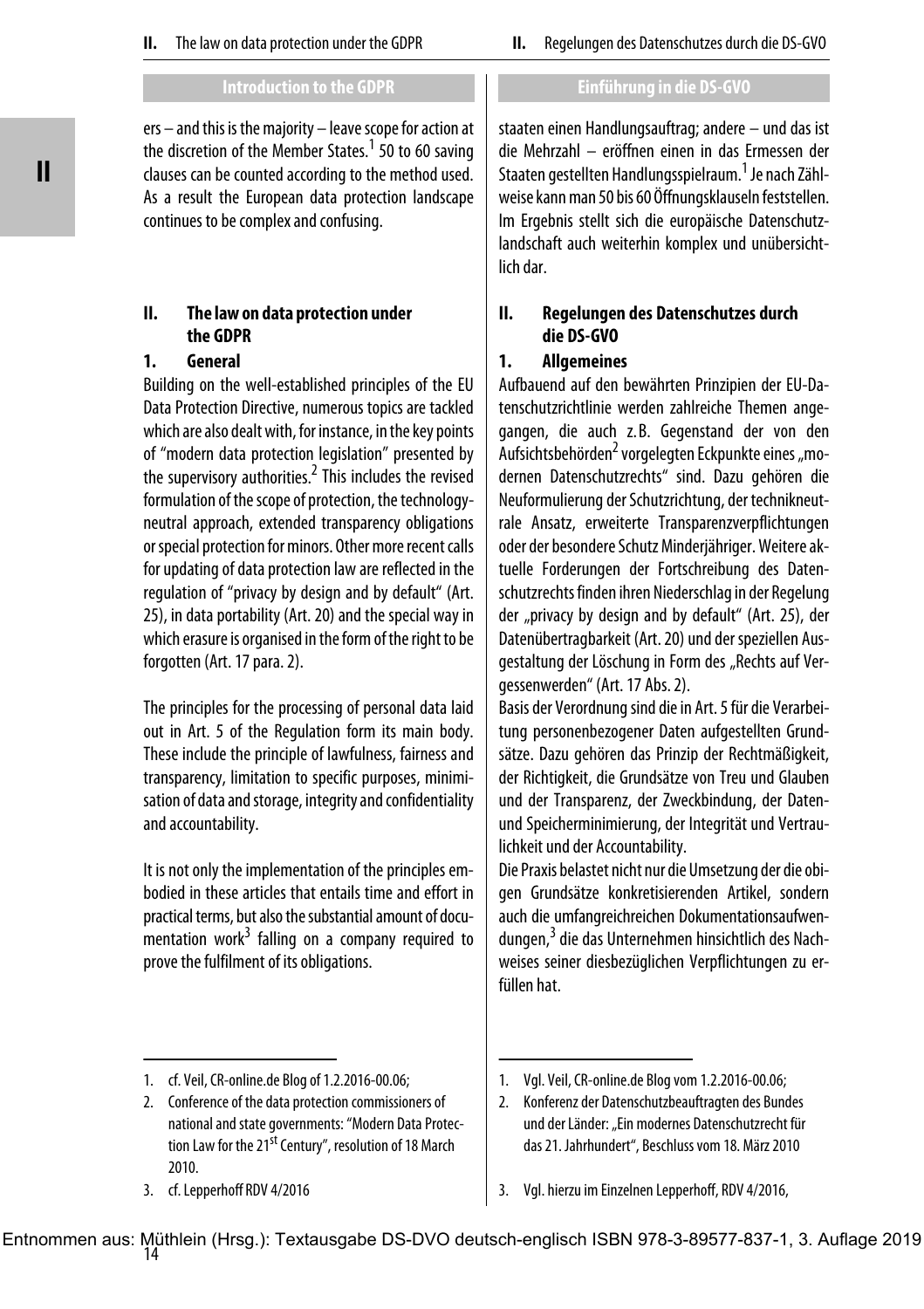## **2. Scope of application**

## **2.1 Material scope**

According to Art. 2 para. 1, the Regulation applies to fully or partially automated processing of personal data and to the non-automated processing of personal data which are stored or are to be stored in a filing system.

## **2.1.1 Personal data**

Personal data means any information on an identified or identifiable natural person, i.e. a "data subject" (Art. 4 (1). A person is identifiable when he or she can be identified either directly or indirectly by a controller or other person by means of reference to an identifier such as a name, identification number, location data, an online identifier or to one or more specific factors relating to the identity of that person. Data that can only be attributed to a natural person after the acquisition of additional information are deemed to be personal data if the controller or other person is generally considered to have the financial and technical means at their disposal to acquire this information. To this extent there is a difference between pseudonymised data and anonymous or anonymised information from which a data subject cannot or can no longer be identified.<sup>1</sup> There is no clear answer to the question of the relativity of the personal reference, i.e. whether data are regarded as pseudonymous for someone who has access to additional knowledge and anonymous for those to whom this does not apply.<sup>2</sup>

#### **2.1.2 Processing**

"Processing" refers to the handling of personal data, whether or not by automated means, that begins with collection and ends with erasure or destruction (Art. 4 (2)). Despite a considerably expanded catalogue of terms in Art. 4 relative to Art. 2 (b) of EU Directive 95/ 46/EC and the BDSG, the "classic" types of processing

#### **2. Geltungsbereich**

#### **2.1 Sachlicher Anwendungsbereich**

Nach Art. 2 Abs. 1 findet die Verordnung Anwendung für die ganz oder teilweise automatisierte Verarbeitung personenbezogener Daten sowie für die nichtautomatisierte Verarbeitung personenbezogener Daten, die in einem Dateisystem gespeichert sind oder gespeichert werden sollen.

## **2.1.1 Personenbezogene Daten**

Mit einem personenbezogenem Datum wird jede Art von Informationen über eine bestimmte oder bestimmbare natürliche, d. h. "betroffene" Person gemeint (Art. 4 Nr. 1). Identifizierbar ist jemand, wenn er direkt oder indirekt, insbesondere mittels Zuordnung zu einer Kennung wie einem Namen, zu einer Kennnummer, zu Standortdaten, zu einer Online-Kennung oder zu einem oder mehreren besonderen Merkmalen, die Ausdruck seiner Identität sind, von dem Verantwortlichen oder einer anderen Person ermittelbar ist. Daten, die erst durch Heranziehung zusätzlicher Informationen einer natürlichen Person zugeordnet werden könnten, gelten als personenbezogen, wenn dem Verantwortlichen oder anderen Personen zu deren Erlangung nach allgemeinem Ermessen finanzielle und technische Mittel zur Verfügung stehen. Insoweit unterscheiden sich pseudonymisierte Daten von anonymen bzw. anonymisierten Informationen, bei denen die betroffene Person nicht oder nicht mehr identifiziert werden kann.<sup>1</sup> Nicht eindeutig beantwortet bleibt die Frage nach der Relativität des Personenbezugs, d. h. ob Daten für den einen, der Zugang zu dem Zusatzwissen hat, als pseudonym und für andere, bei denen das nicht der Fall ist, als anonym gelten.2

#### **2.1.2 Die Verarbeitung**

Als "Verarbeitung" wird sodann jeder mit oder ohne Hilfe automatisierter Verfahren stattfindender Umgang mit personenbezogenen Daten, beginnend mit dem Erheben und endend mit dem Löschen oder Vernichten (Art. 4 Nr. 2), definiert. Trotz des in Art. 4 gegenüber Art. 2 Lit b EU-Rili 95/46/EG und dem

<sup>1.</sup> cf. .See details in Recital 26

<sup>2.</sup> Cf. Gola, DS-GVO, Art. 4 Rdn. 16 ff. on the relativity of personal relatability

<sup>1.</sup> Vgl.im Einzelnen ErwG. 26

<sup>2.</sup> Zur Relativität des Personenbeziehbarkeit vgl. Gola, DS-GVO, Art. 4 Rdn. 16 ff.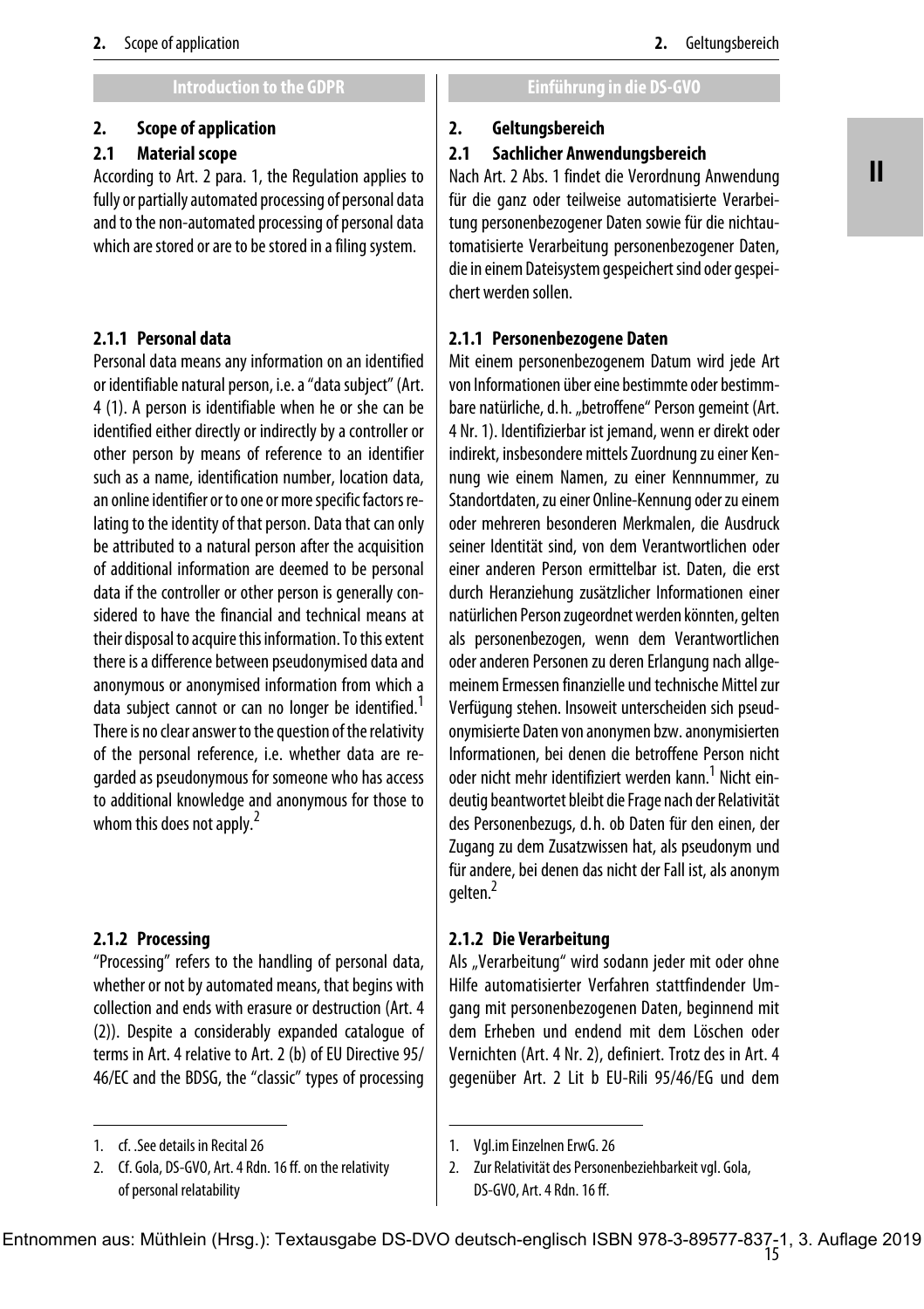such as those hitherto listed under Section 3 subsection 3-7 of the BDSG are no longer defined although, as in the case of transmission or erasure, they are regulated separately. One exception is "blocking" of data which now appears as the "right to restriction of processing" (Art. 4 (3)).

# **2.1.3 Automated/file-based procedure**

This Regulation, too, only applies to a fully or partially automated processing of data or in cases when storage takes place in a filing system (Art. 2 para. 1) which is to be understood as manual processing as defined in Art. 4 (6) in a structured filing system. Oral questioning is also covered to the extent that the outcome is noted at least on file. The classic, unstructured file does not fall within the scope of the Regulation.

# **2.2 Territorial scope**

# **2.2.1 Controllers in the EU**

The GDPR applies to any person who operates from an establishment within the Union, regardless of the location at which processing is conducted. The fact that a data subject has a job or habitual residence in a third country or is a foreign national is not relevant to his or her status as regards data protection (Recital 14).

# **2.2.2 Controllers resident outside the EU**

Processing on the part of a controller or processor not established or operating in the Union is covered by the Regulation provided the purpose of the data processing is related to services offered to data subjects in the EU or the monitoring of their behaviour (Art. 3 para. 2 lit. b). Like Art. 37 para. 1 lit.b regarding the obligation in this context to appoint a data protection officer<sup>1</sup>, the norm targets the monitoring and evaluation of internet activities (Recital 24) and the compiling of client proBDSG erheblich erweiterten Begriffskatalogs werden die bisherigen "klassischen" Erscheinungsformen der Verarbeitung z. B. des § 3 Abs. 3 bis 7 BDSG nicht mehr definiert, obwohl sie wie z. B. das Übermitteln oder das Löschen gesondert geregelt werden. Eine Ausnahme bildet das "Sperren" von Daten, das nunmehr als "Recht auf Einschränkung der Verarbeitung" firmiert (Art. 4 Nr. 3).

## **2.1.3 Automatisiertes/dateigebundenes Verfahren**

Auch die Verordnung gilt "erst" bei einer ganz oder teilweise automatisierten Verarbeitung der Daten oder wenn ihre Speicherung in einem Dateisystem (Art. 2 Abs. 1) erfolgt, worunter eine in Art. 4 Nr. 6 definierte manuelle Verarbeitung in einem strukturierten Ablagesystem zu verstehen ist. Erfasst wird also auch die mündliche Befragung von Bewerbern, vorausgesetzt das Ergebnis wird zumindest dateimäßig notiert. Die klassische, unstrukturierte Akte fällt nicht unter die Verordnung.

# **2.2 Räumlicher Anwendungsbereich**

# **2.2.1 In der EU ansässige Verantwortliche**

Die DS-GVO zu beachten hat jeder, der – unabhängig von dem Ort, an dem die Verarbeitung erfolgt – von einer Niederlassung in der Union aus agiert (Art. 3 Abs. 1). Wenn der Betroffene seinen Arbeitsplatz bzw. Aufenthaltsort in einem Drittland hat oder ausländischer Staatsangehöriger ist, ändert das an seinen datenschutzrechtlichen Positionen nichts (ErwG. 14).

# **2.2.2 Außerhalb der EU ansässige Verantwortliche**

Auch Verarbeitungen eines nicht in der Union Niedergelassenen bzw. von hieraus Agierenden werden u.a. erfasst, wenn die Datenverarbeitung dazu dient, das Verhalten von Personen in der EU zu beobachten oder ihnen Dienstleistungen anzubieten (Art. 3 Abs. 2 lit. b). Die Norm stellt – ebenso wie Art. 37 Abs. 1 lit. b hinsichtlich der diesbezüglichen Bestellpflicht eines Datenschutzbeauftragten<sup>1</sup> - ab auf die Beobachtung und Auswertung von Internetaktivitäten (ErwG. 24) und die

<sup>1.</sup> Weichert, CuA 4/2016, 9

<sup>1.</sup> Weichert, CuA 4/2016, 9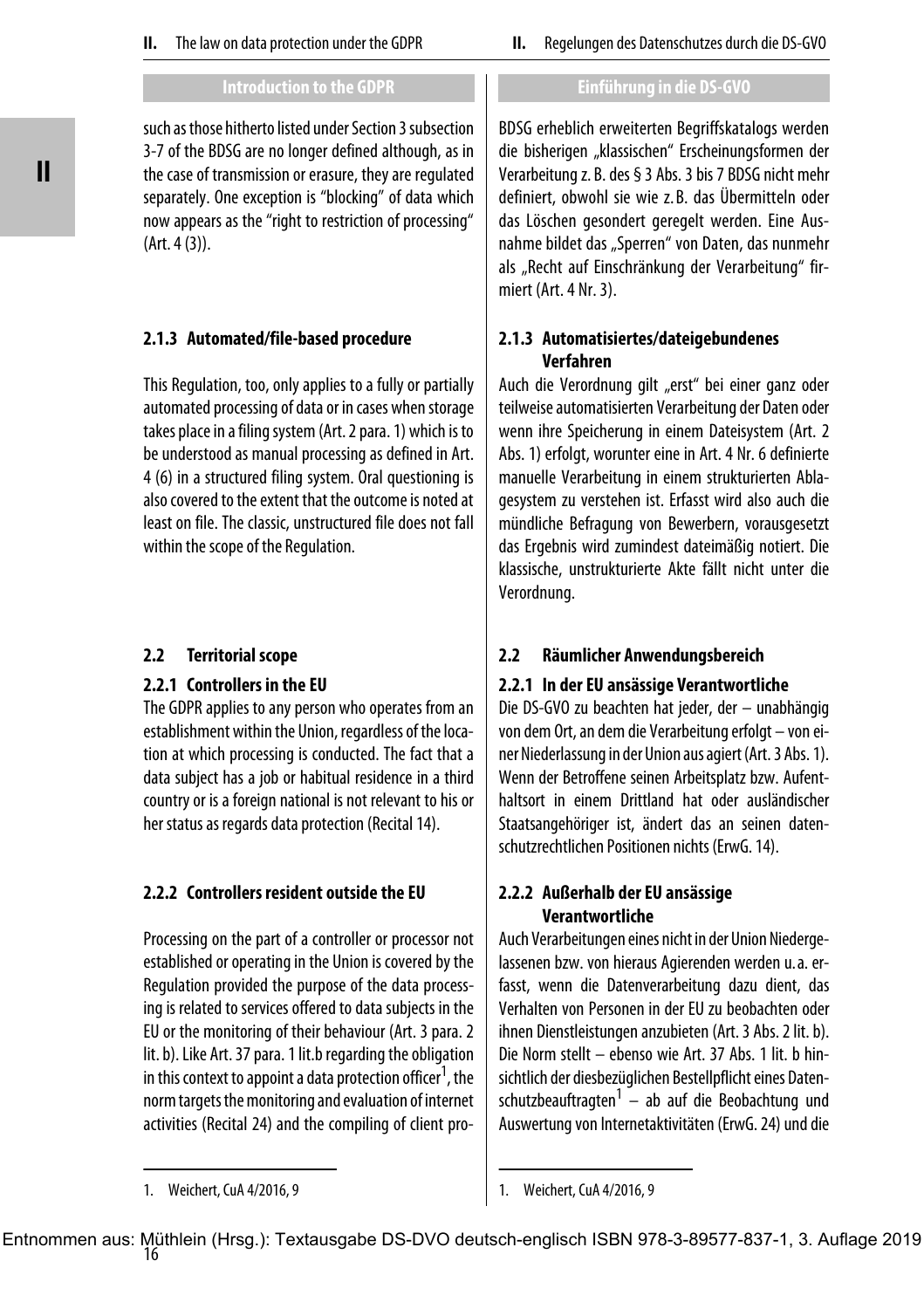files. There is nevertheless no apparent reason why it should not be applicable in the case of employee data processing. An ongoing performance and conduct data evaluation and the human resources system assessing employee conduct of an international enterprise established in a third country also meet the statutory definition.1

## **3. Norm addressees**

# **3.1 The data processing controller**

The norm addressee, the person called the controller (Art. 4 (7))<sup>2</sup> is the natural or legal person, authority, agency or other body who either alone or with others decides on the purpose and means of processing, whereby in bodies such as a corporate association several controllers can cooperate with one another (Art. 26).

# **3.2 The processor**

Direct responsibilities are henceforth allocated to bodies described as processors, these being agencies that process personal data as directed by the controller (Art. 3 (8)). The processor does not become a "third party" if his establishment is in a third country (Art. 4 (10)). Adherence by the processor to the obligation to apply the required technical and organisational measures can now be demonstrated (Art. 28 para. 5) by means of codes of conduct pursuant to Art. 40 (code of conduct) or certification pursuant to Art. 42. If a processor ignores instructions regarding adherence to the purpose and means of processing, the processor shall be held responsible as the controller for this unauthorised processing (Art. 28 para. 10).<sup>3</sup> The processor, together with a controller where applicable, can be held liable for any material or immaterial damage resulting from unlawful data processing (Art. 82 para. 1).

- 2. cf. Monreal, ZD 2014, 611 on terminology
- 3. cf. Petri, ZD 2015, 305; Müthlein, RDV 2016, 74 on commissioned data processing in the GDPR

Erstellung von Kundenprofilen. Gleichwohl ist nicht erkennbar, weshalb sie bei Beschäftigtendatenverarbeitung nicht anwendbar sein sollte. Eine dauernde Auswertung von Leistungs- und Verhaltensdaten und ein das Mitarbeiterverhalten bewertendes Human Resource-System eines im Drittland ansässigen internationalen Konzerns erfüllt den Tatbestand daher ebenfalls.1

## **3. Normadressaten**

## **3.1** Der Datenschutz "Verantwortliche"

Normadressat, der als der "Verantwortliche" bezeichnet wird (Art. 4 Nr. 7), $^2$  ist die natürliche oder juristische Person, Behörde, Einrichtung oder andere Stelle, die allein oder gemeinsam mit anderen über die Zwecke und Mittel der Verarbeitung von personenbezogenen Daten entscheidet, wobei z. B. innerhalb eines Unternehmensverbunds auch mehrere als gemeinsam Verantwortliche kooperieren können (Art. 26).

## **3.2 Auftragsverarbeiter**

Unmittelbar mit Pflichten belegt werden auch nunmehr als "Auftragsverarbeiter" bezeichnete Stellen, d.h. Stellen, die personenbezogene Daten weisungsgebunden für den Verantwortlichen verarbeiten (Art. 3 Nr. 8). Der Auftragnehmer wird nicht zum "Dritten", wenn er seinen Sitz im Drittland hat (Art. 4 Nr. 10). Die Einhaltung der Pflichten des Auftragnehmers zur Einhaltung der erforderlichen technisch- organisatorischen Maßnahmen kann durch Anwendung von Verhaltensregelungen nach Art. 40 (code of conduct) oder eine Zertififizierung nach Art. 42 nachgewiesen werden (Art. 28 Abs. 5). Setzt sich der Auftragnehmer über die ihm gegebenen Weisungen hinsichtlich der Bindung an die Zwecke und Mittel der Datenverarbeitung hinweg, ist er für diese unautorisierte Verarbeitung als Verantwortlicher in Rechenschaft zu ziehen (Art. 28 Abs. 10).<sup>3</sup> Der Auftragsverarbeiter hat ggf. gemeinsam mit seinem Auftraggeber für einen bei ihnen infolge rechtswidriger Datenverarbeitung eingetretenen materiellen und immateriellen Schaden zu haften (Art. 82 Abs. 1).

2. Zum Begriff vgl. bei Monreal, ZD 2014, 611

**II**

<sup>1.</sup> So Wybitul/Fladung, BB 2012, 509

<sup>1.</sup> So Wybitul/Fladung, BB 2012, 509

<sup>3.</sup> Vgl. zur AuftragsDV nach der DS DS-GVO im einzelnen bei Petri, ZD 2015, 305; Müthlein, RDV 2016, 74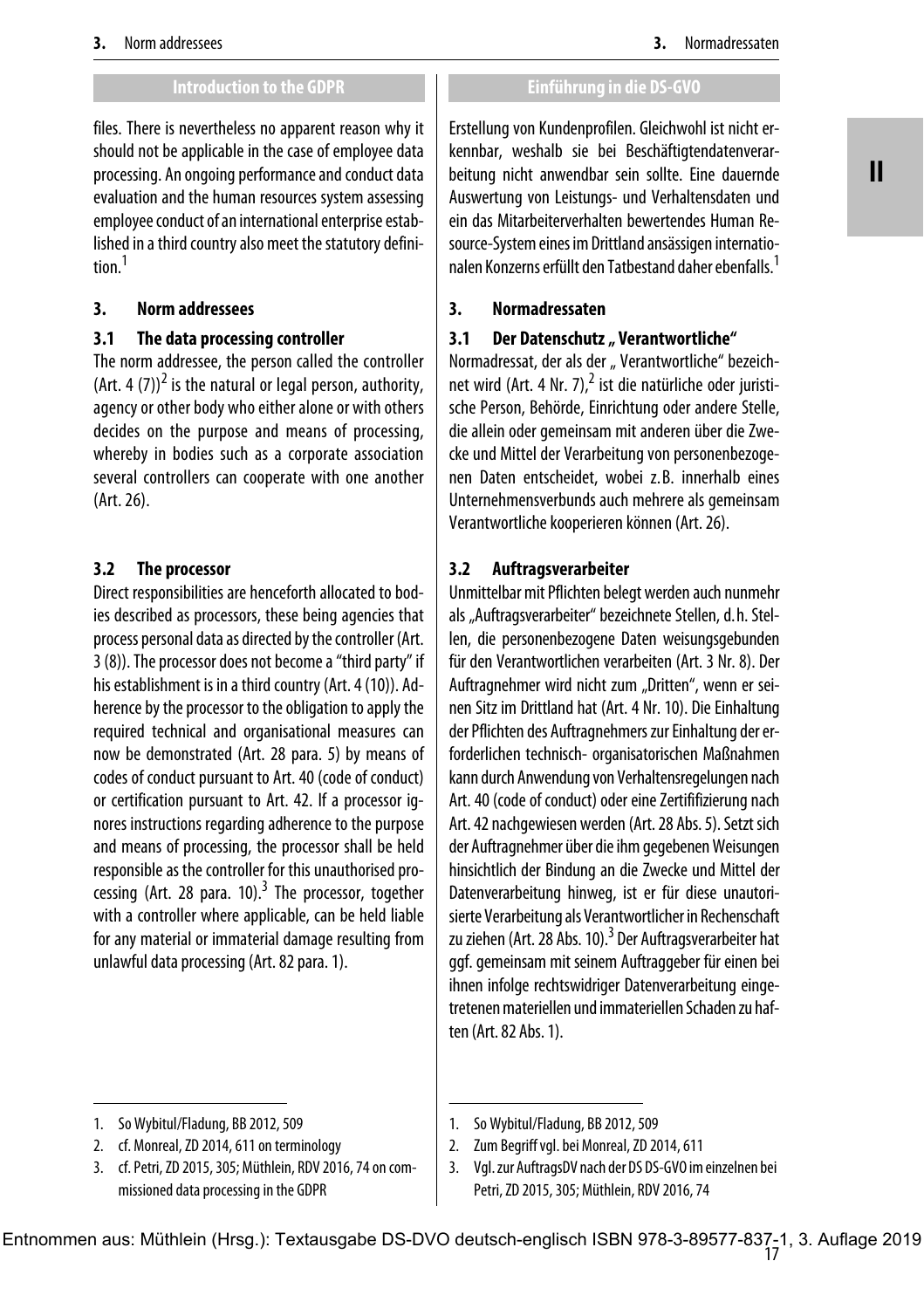## **3.3 Data processing employees/data confidentiality**

Art. 29 of the GDPR addresses persons with access to personal data responsible to the controller or processor and to processors themselves and specifies that as a general principle they should only process personal data on instruction from the controller responsible for processing. An obligation by private employers to commit employees to confidentiality on commencement of their duties only exists in indirect form; processors are obliged to ascertain whether persons authorized by them to process personal data have undertaken to observe confidentiality or whether they are covered by an appropriate statutory confidentiality obligation (Art. 28 para. 3 lit. b).

## **3.4 Data protection officer**

The data protection officer introduced in all Member States is also allocated statutory responsibilities (Art. 37ff). However, the GDPR only stipulates an obligation to designate to those private bodies whose core activity involves carrying out processing that requires regular and systematic monitoring of data subjects on a large scale or which involves processing special categories of data pursuant to Article 9 para. 1 or of data on criminal convictions and offences as in Art. 9. The question as to when monitoring of employees meets the statutory definition<sup>1</sup> can be irrelevant for German employers as German legislation, in the light of the escape clause in Art. 37 para. 4 sentence 1, retains in Section 38 of the BDSG the previous provisions relating to the obligation to designate. The responsibilities of the data protection officer now include increasing compliance and monitoring functions which leads to the question of his guarantor function in the penal and administrative offence context.<sup>2</sup>

## **3.3 Die bei der Datenverarbeitung Beschäftigten/Datengeheimnis**

Die DS-GVO wendet sich in Art. 29 auch an Personen, die dem Verantwortlichen oder seinen Auftragsverarbeitern unterstellt sind und Zugang zu personenbezogenen Daten haben, und auch an den Auftragsverarbeiter selbst und gibt ihnen vor, personenbezogene Daten grundsätzlich nur auf Anweisung des für die Verarbeitung Verantwortlichen zu verarbeiten. Eine Pflicht privater Arbeitgeber, die Beschäftigten bei Aufnahme ihrer Tätigkeit auf das Datengeheimnis zu verpflichten, besteht indirekt, indem Auftragsverarbeiter sicherzustellen haben, dass die von ihnen zur Verarbeitung personenbezogener Daten autorisierten Personen sich zur Vertraulichkeit verpflichtet haben oder einer angemessenen gesetzlichen Verschwiegenheitspflicht unterliegen (Art. 28 Abs. 3 lit. b).

## **3.4 Datenschutzbeauftragter**

Gesetzliche Pflichten werden auch dem für alle Mitgliedstaaten eingeführten Datenschutzbeauftragten zugewiesen (Art. 37 ff). Die DS-GVO sieht eine Bestellpflicht jedoch nur für solche privaten Stellen vor, deren Kerntätigkeit in der Durchführung von Verarbeitungsvorgängen besteht, welche eine regelmäßige und systematische Beobachtung von betroffenen Personen im großem Umfang erforderlich machen oder die Verarbeitung besonderer Kategorien von Daten gemäß Artikel 9 Abs. 1 im großem Umfang oder von Daten zu strafrechtlichen Verurteilungen und Straftaten im Sinne des Art. 9 zum Gegenstand haben. Die Frage, ab wann eine Überwachung von Beschäftigten den Tatbestand erfüllt, <sup>1</sup> kann für deutsche Arbeitgeber dahinstehen, da der deutsche Gesetzgeber gemäß der Öffnungsklausel in Art. 37 Abs. 4 S. 1 für die Bestellpflicht an den bislang geltenden Bestimmungen im § 38 BDSG festgehalten hat. Die Aufgabenstellung des Datenschutzbeauftragten hat nunmehr verstärkt Compliance- und Überwachungsfunktionen, woraus sich die Frage nach seiner Garantenfunktion im straf- und ordnungswidrigkeitrechtlichen Sinne ergibt.<sup>2</sup>

<sup>1.</sup> Cf. preceding section 3.2 and Weichert CuA 4/2016, 4

<sup>2.</sup> cf. Wybitul, ZD 2016, 203

<sup>1.</sup> Vgl. vorstehen Abschnitt 3.2 und Weichert CuA 4/2016, 4

<sup>2.</sup> Vgl. Wybitul, ZD 2016, 203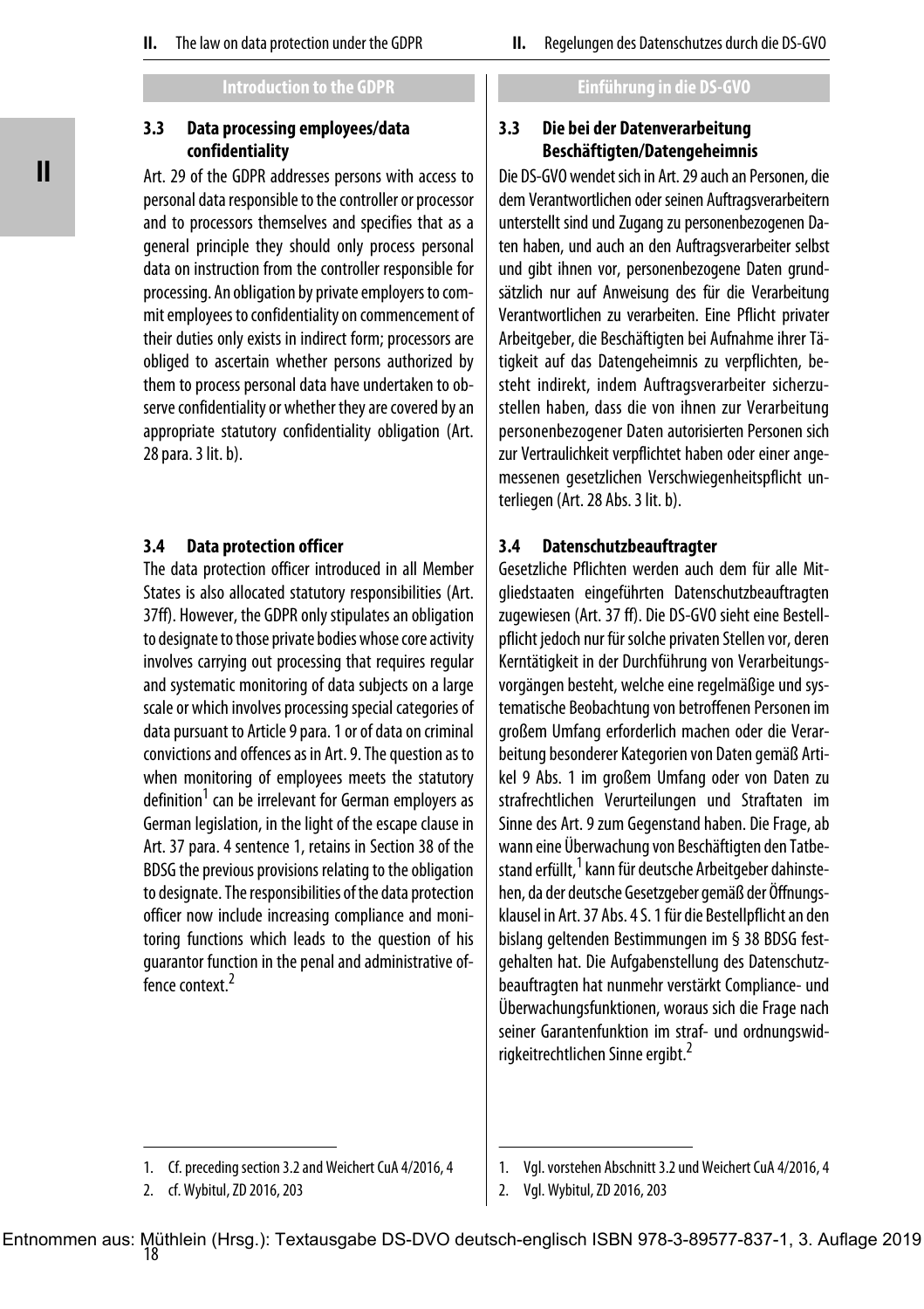### **3.5 The supervisory authority**

Broad scale regulations on the competence and in particular cooperation between the supervisory authorities of Member States are intended to bring about a EU-wide uniform supervisory system<sup>1</sup> and efficient application of the law by data protection authorities in the single market. A European Data Protection Board equipped with extensive authorities (Art. 68 ff) consisting of representatives of the national supervisory authorities is charged with maintaining uniform application of data protection law. Parallel to this a socalled "one stop shop" approach<sup>2</sup> is designed to make it easier for data subjects and responsible enterprises to interact with data protection supervisors in creating central public authority responsibility. It also gives an assurance that data subjects can always approach the authority responsible for their place of residence or employment (Art.77). Where there are several responsible bodies, a so-called consistency mechanism safeguards uniform application of the Regulation. The GDPR provides for severe penalties in an effort to underline the importance of practical implementation of the data protection regulations. Fines are increased drastically. Enterprises can be faced with fines of up to 20 million euros or – for instance in the case of infringement of basic principles such as in compliances, the rights of data subjects or the rules for international data transmission – fines for affiliates of up to four percent of their global annual turnover. The broad statutory definitions of a fine offence leave hardly any non-observance of the GDPR regulations without sanction.

## **4. Admissibility of processing**

## **4.1 Ban subject to the possibility of authorisation**

A basic principle of the GDPR is that the processing of personal data is governed by a ban subject to authori-.<br>sation<sup>3</sup>, meaning that any form of processing is only admissible with the consent of the data subject or if the

#### **3.5 Die Aufsichtsbehörden**

Umfangreiche Regelungen zur Kompetenz und insbesondere zur Zusammenarbeit der Aufsichtsbehörden der Mitgliedstaaten sollen eine EU-weite einheitlichere Aufsichtspraxis<sup>1</sup> und effektive Rechtsdurchsetzung der Datenschutzbehörden im Binnenmarkt bewirken. Ein mit weitreichenden Kompetenzen ausgestatteter Europäischer Datenschutzausschuss (Art. 68 ff), bestehend aus Vertretern der nationalen Aufsichtsbehörden, soll die einheitliche Anwendung des Datenschutzrechts sicherstellen. Parallel dazu soll der sog. "One-Stop-Shop"-Ansatz $^2$  Betroffenen und verantwortlichen Unternehmen die Interaktion mit der Datenschutzaufsicht erleichtern, indem eine zentrale Behördenzuständigkeit begründet wird. Gleichzeitig wird damit gewährleistet, dass sich der Betroffene immer an die für seinen Wohnsitz oder Arbeitsplatz zuständige Behörde wenden kann (Art. 77). Bei mehreren Zuständigkeiten wird im sog. Kohärenzverfahren eine einheitliche Anwendung der Verordnung sichergestellt. Um der Notwendigkeit einer praktischen Umsetzung der Datenschutzvorschriften Nachdruck zu verleihen, sieht die DS-GVO empfindliche Sanktionen vor. Gegenüber Unternehmen können Bußgelder bis zu 20 Mio Euro oder z. B. bei einer Verletzung von wesentlichen Grundprinzipien, bspw. in Bezug auf Einwilligungen, Betroffenenrechte oder die Regeln für die internationale Datenübermittlung, Geldbußen bei Konzerngesellschaften bis zu vier Prozent des weltweiten Jahresumsatzes verhängt werden. Die umfangreichen Bußgeldtatbestände lassen kaum eine Missachtung von Vorschriften der DS-GVO sanktionsfrei (siehe Art.83 Abs. 2).

## **4. Zulässigkeit der Verarbeitung**

## **4.1 Verbot mit Erlaubnisvorbehalt**

Grundprinzip der DS-GVO ist, dass die Verarbeitung personenbezogener Daten unter einem Verbot mit Er-.<br>laubnisvorbehalt steht,<sup>3</sup> d.h. jede Form der Verarbeitung ist nur zulässig, wenn der Betroffene eingewilligt

# **II**

<sup>1.</sup> See Lüdemann/Wenzel, RDV 2015, 285 on the current situation in Germany and the GDPR.

<sup>2.</sup> Nguyen, ZD 2015, 265

<sup>1.</sup> Zur aktuellen Situation in Deutschland und der DS-GVO Lüdemann/Wenzel, RDV 2015. 285

<sup>2.</sup> Hierzu Nguyen, ZD 2015, 265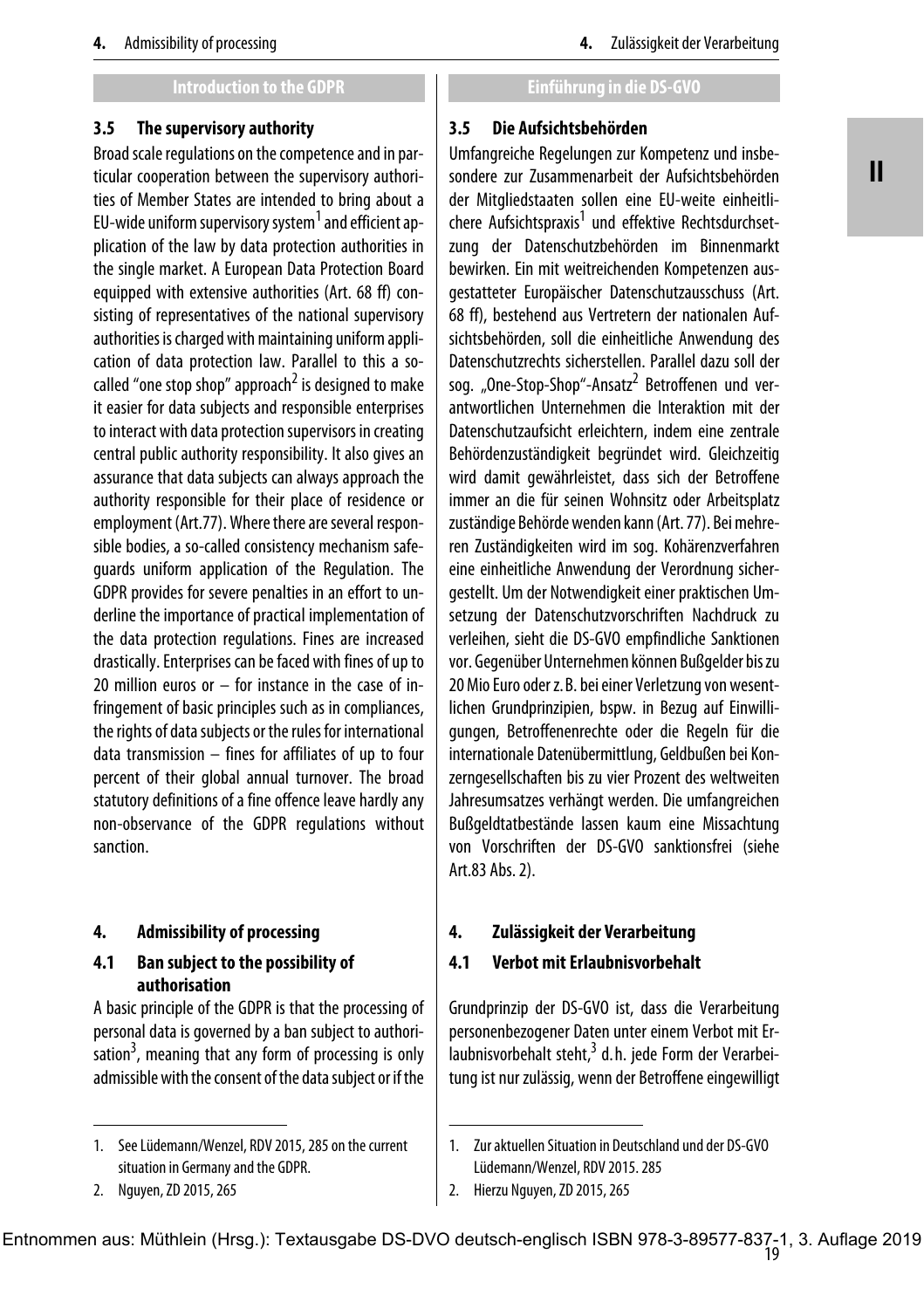Regulation itself has given its consent. Articles 6 and 7 describe the norms allowing data processors to process data without the consent or even contrary to the will of employees.

## **4.2 Consent**

Article 6 para. 1 lit.a lists consent as the first statutory criteria for permissibility. Art. 4 (11) states that it must be given freely. Recital 43 states in general terms that consent is no legal basis for data processing if there is a clear imbalance between the data subject and the controller responsible for processing. It is not assumed, as a Commission proposal<sup>1</sup> initially envisaged, that there is an imbalance in an employment relationship that generally excludes consent.<sup>2</sup> Recital 42 sentence 5 also states that it can only be assumed that the consent of an employee is freely given if he or she has a genuine or free choice and is thus in a position to refuse or withdraw consent without suffering any disadvantage. On the other hand the Recital allows requiring consent as a "conditio sine qua non" if consent is necessary for the fulfilment of a contract.

A specific, informed statement is required (Art. 4 (11)) meaning that blanket or global consent for the processing of personal data is not valid.

Art. 7 para. 3 states that consent can be withdrawn at any time. This is in line with previous law. The Regulation does not apparently regard it as an abuse of the law if employees are deceived about their alleged right to self-determination when giving what turns out to be irrelevant consent as the Regulation permits the con-

hat oder die Verordnung selbst die Einwilligung erteilt. Die Erlaubnisnormen der Verordnung, die dem Datenverarbeiter Datenverarbeitungen auch ohne oder sogar gegen den Willen des Beschäftigten gestatten, geben die Art. 6 und 7 wieder.

## **4.2 Die Einwilligung**

Artikel 6 Abs. 1 lit. a nennt die Einwilligung an erster Stelle als Erlaubnistatbestand. Gemäß Art. 4 Nr. 11 muss sie freiwillig ("freely given") erteilt werden. In ErwG. 43 wird dazu allgemein ausgeführt, dass eine Einwilligung dann keine Rechtsgrundlage für die Datenverarbeitung darstellt, wenn ein klares Ungleichgewicht zwischen dem Betroffenen und dem für die Verarbeitung Verantwortlichen besteht. Nicht unterstellt wird, wie ein erster Kommissionsvorschlag<sup>1</sup> es noch vorsah, dass im Arbeitsverhältnis ein solches Einwilligungen generell ausschließendes Ungleichgewicht bestehe.<sup>2</sup> Nach ErwG. 42 S. 5 sollte auch nur dann davon ausgegangen werden, dass der Beschäftigte die Einwilligung freiwillig abgibt, wenn er eine echte oder freie Wahl hat und somit in der Lage ist, die Einwilligung zu verweigern oder zurückzuziehen, ohne Nachteile zu erleiden. Andererseits lässt aber ErwG. 43 S. 2 die Einholung der Einwilligung als "conditio sine qua non" zu, wenn die Einwilligung für die Erfüllung eines Vertrages erforderlich ist.

Verlangt wird eine konkrete, informierte Erklärung (Art. 4 Nr. 11), so dass pauschale oder globale Einwilligungen für den Umgang mit personenbezogenen Daten nicht wirksam sind.

Nach Art. 7 Abs. 3 kann die Einwilligung jederzeit widerrufen werden. Dies entspricht bereits der geltenden Rechtslage. Nicht als rechtsmissbräuchlich sieht es die Verordnung offensichtlich an, wenn der Beschäftigte bei Einholung einer im Endeffekt belanglosen Einwilligung über sein vermeintliches Selbstbestimmungsrecht getäuscht wird, weil die Verordnung

<sup>3.</sup> cf.Horning ZD2012, 101 on this concept which has rightly been described as "welcome".

<sup>1.</sup> COM/2012/011 final; Gola, EuZW 2012, 332

<sup>2.</sup> cf. Also the Federal Labour Court on the admissibility of images published in the internet based on consent given by employees, RDV 2015, 259; also the parallel decision, ZD 2015, 380 with comment Tiedemann

<sup>3.</sup> Vgl. zu dieser zu Recht als "begrüßenswert" bezeichneten Konzeption Hornung ZD 2012, 101

<sup>1.</sup> KOM/2012/011 endgültig; Gola, EuZW 2012, 332

<sup>2.</sup> Vgl. insoweit auch BAG zur Zulässigkeit von Bildveröffentlichungen im Internet auf Grund erteilter Einwilligung der Beschäftigten, RDV 2015, 259; ferner die Parallelentscheidung, ZD 2015, 380 mit Anm. Tiedemann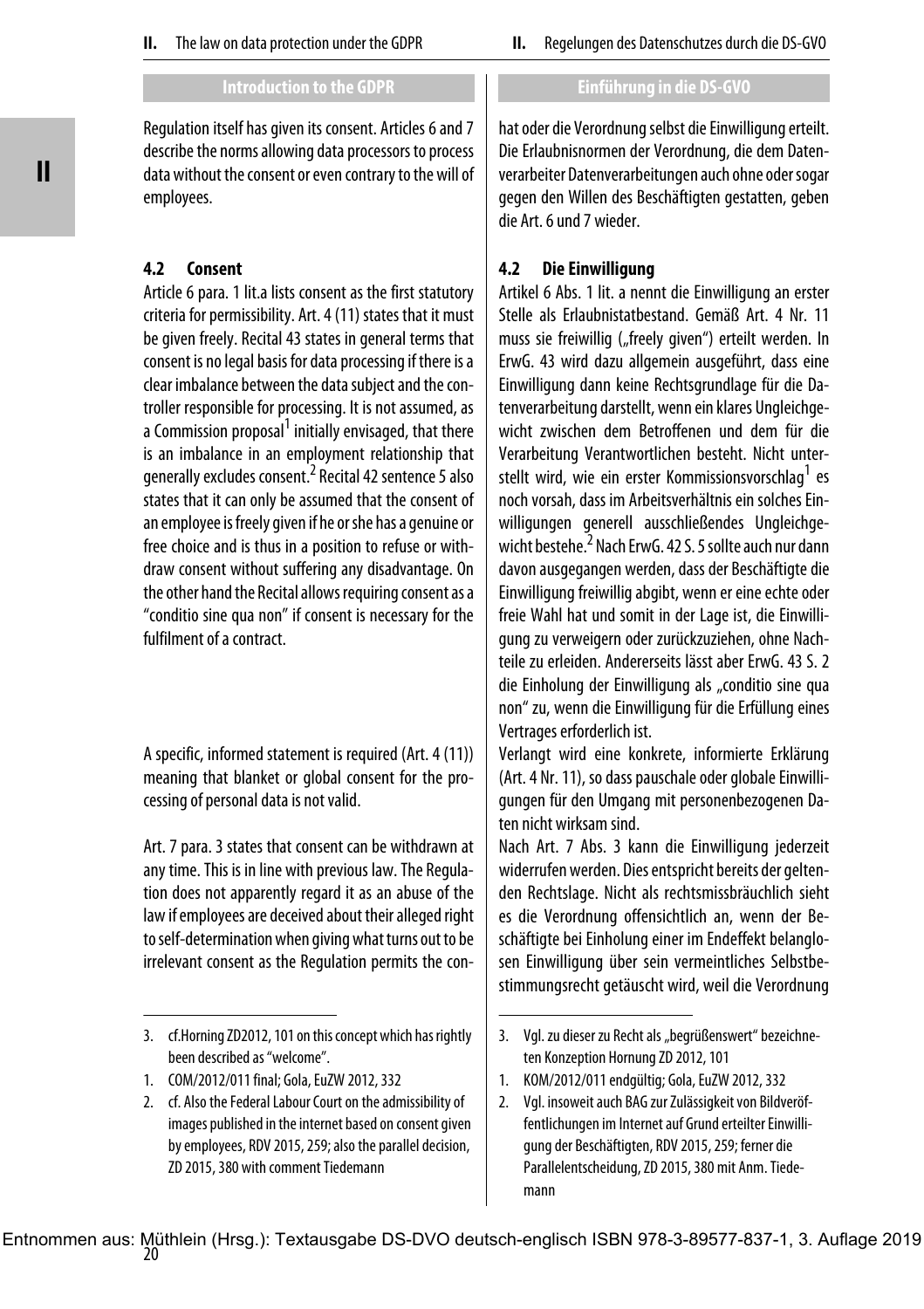troller to refer to another norm permitting processing despite consent being withdrawn.

## **4.3 Assigned purpose resulting from a contractual relationship**

The Regulation then permits processing for purposes linked to a contract with the data subject or a pre-contractual relationship (Art. 6 para. 1 lit. b). This means that a – potential – contract partner is allowed to process data when they are required for the justification, implementation or ending of a prospective contractual relationship.

## **4.4 Balance of interests**

If data are involved that are not part of contractual relationships, the balance of interests clause of Art. 6 para. 1 lit. f may be referred to. This states that the lawfulness of processing can be justified by the legitimate interests of the controller or a third party. In the event of appropriate balancing of interests, consideration must be given to the reasonable expectations of the data subject which can include considerations such as being an employee or customer of the controller (Recital 47 sentence 2).

Recital 48 states that controllers who are part of a group of undertakings or institutions affiliated to a central body may have a legitimate interest in transmitting the personal data of employees within the group for internal administrative purposes. According to Art. 4 (19) and Recital 37, a "group of undertakings" means a controlling undertaking and the undertakings it controls. A central undertaking that controls the processing of personal data in affiliated undertakings forms a unit with these which can also be treated as a group of undertakings. Hence the GDPR contains no privilege for multicorporate enterprises but does make clear that special multicorporate interests can have special significance in balancing the interests worthy of protection of employees in the context of Art. 6 para. 2 lit. f or also in drawing up company agreements.

dem Verantwortlichen erlaubt, sich nunmehr trotz Widerruf ggf. auf eine andere Erlaubnisnorm für die Verarbeitung zu berufen.

## **4.3 Sich aus einer vertraglichen Beziehung ergebende Zweckbestimmung**

Die Verordnung gibt die Erlaubnis sodann für Zwecke, die sich aus einem mit dem Betroffenen abgeschlossenen Vertrag bzw. einer vorvertraglichen Beziehung ergeben (Art. 6 Abs. 1 lit. b), d. h. ein – potentieller – Vertragspartner darf die Daten verarbeiten, die erforderlich sind für die Begründung, Durchführung und Beendigung der in Betracht kommenden vertraglichen Beziehung.

## **4.4 Die Interessenabwägung**

Handelt es sich um außerhalb vertraglicher Beziehungen benötigte Daten, kann auf die Interessenabwägungsklausel des Art. 6 Abs. 1 lit. f zurückgegriffen werden. Danach kann die Rechtmäßigkeit der Verarbeitung durch die berechtigten Interessen des Verantwortlichen oder auch eines Dritten begründet sein. Bei der gebotenen Interessenabwägung sind die vernünftigen Erwartungen der betroffenen Person zu berücksichtigen, die sich u. a. daraus ergeben können, dass sie in den Diensten des Verantwortlichen steht oder dessen Kunde ist (ErwG. 47 S. 2).

Nach ErwG. 48 sollen Verantwortliche, die Teil einer Unternehmensgruppe oder einer Gruppe von Einrichtungen sind, die einer zentralen Stelle zugeordnet sind, ggf. ein berechtigtes Interesse haben, personenbezogene Daten von Mitarbeitern innerhalb der Unternehmensgruppe für interne Verwaltungszwecke zu übermitteln. Gemäß Art. 4 Nr. 19 und ErwG. 37 versteht man unter einer "Unternehmensgruppe" ein herrschendes und von diesem abhängige Unternehmen. Ein zentrales Unternehmen, das die Verarbeitung personenbezogener Daten in angeschlossenen Unternehmen kontrolliert, bildet mit diesen eine Einheit, die ebenfalls als Unternehmensgruppe behandelt werden kann. Die DS-GVO enthält damit zwar kein Konzernprivileg, macht aber doch deutlich, dass spezielle Konzerninteressen in der Abwägung mit den schutzwürdigen Interessen der Beschäftigten im Rahmen des Art. 6 Abs. 2 lit. f oder auch bei der Gestaltung von Betriebsvereinbarungen ein besonderes Gewicht haben können.

21